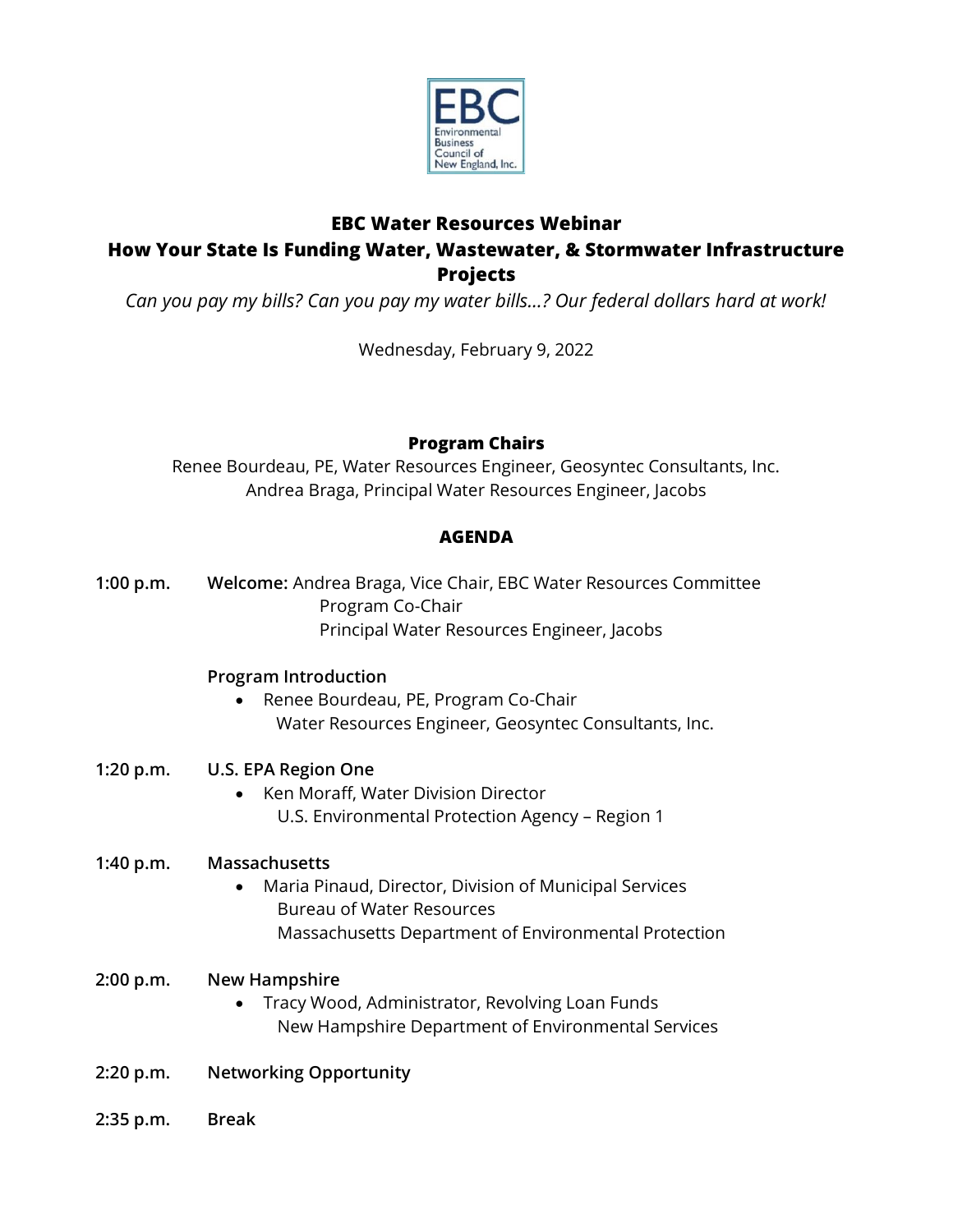- **2:40 p.m. Connecticut**
	- Nisha Patel, Municipal Facilities Program Assistant Director Connecticut Department of Energy and Environmental Protection

#### **3:00 p.m. Rhode Island**

- Jeffrey Diehl, Executive Director and CEO Rhode Island Infrastructure Bank
- **3:20 p.m. Moderated Discussion**
	- **Moderator:** Renee Bourdeau, Geosyntec Consultants, Inc.

#### **Panel Members:**

- Jeffrey Diehl, RIIB
- Ken Moraff, U.S. EPA Region 1
- Nisha Patel, CT DEEP
- Maria Pinaud, MA DEP
- Tracy Wood, NH DES

**4:00 p.m. Adjourn**

#### **PROGRAM CHAIRS**

**Renee Bourdeau,** PE, Water Resources Engineer Geosyntec Consultants, Inc. 75 Congress Street, Suite 301 Portsmouth, NH 03801 Office: (603) 205-8057 | Mobile: (518) 593-5406 | [rbourdeau@geosyntec.com](mailto:rbourdeau@geosyntec.com)

Renee is a professional engineer and a water resource engineer in the state of New Hampshire. She brings 15 years of technical experience in nutrient control planning and Clean Water Act implementation and compliance. Her work is rooted in assisting municipalities, watershed groups and private clients to determine the sources of pollution within the watershed and developing strategies and solutions to reduce pollution and improve water quality. She has been assisting multiple communities in throughout New England including commenting on draft and final NPDES permits, preparing reports and calculations to support regulatory negotiations, design and implementation of stormwater best management practices, and preparation of compliance documents.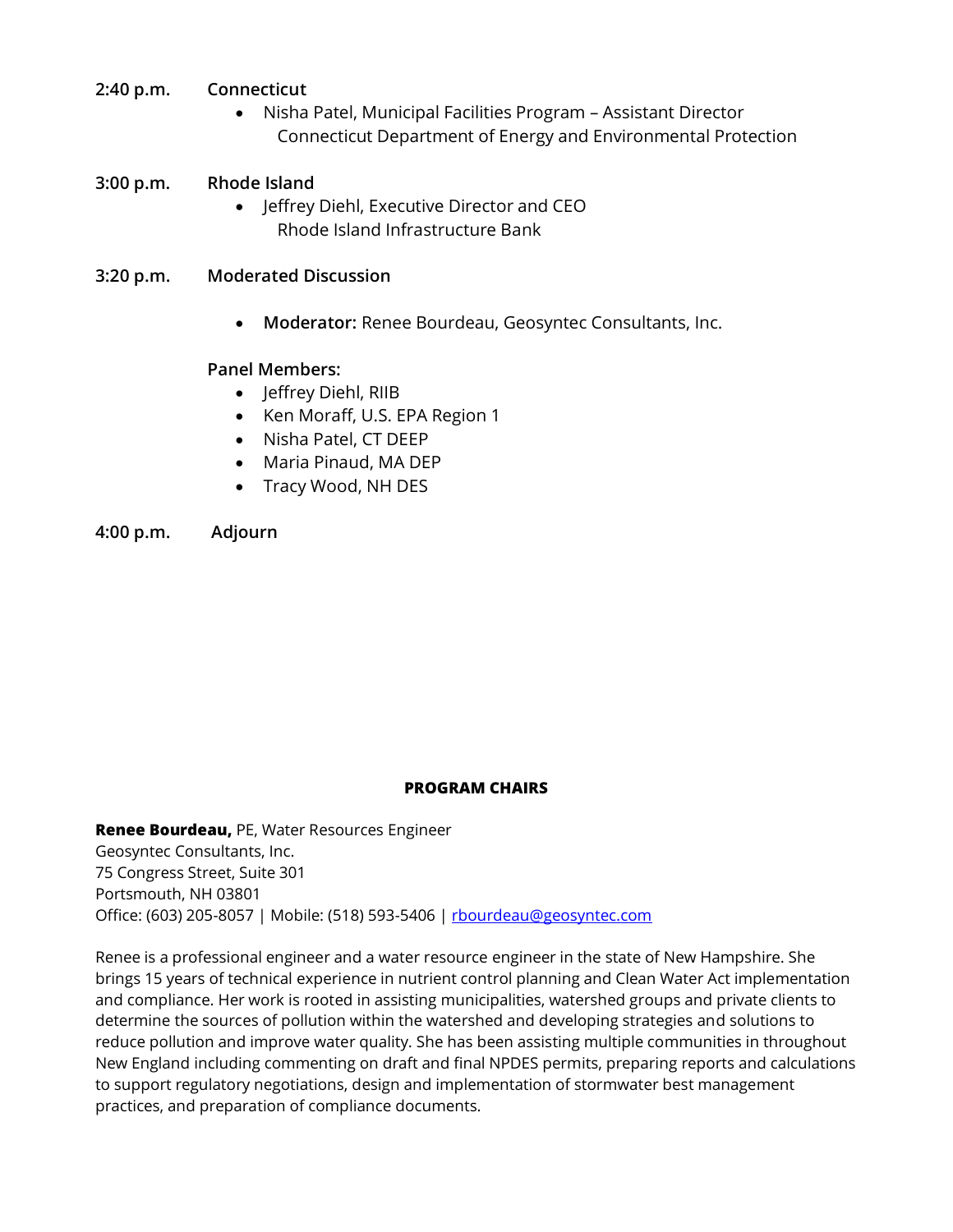**Andrea M. Braga,** PE, CPESC, Principal Water Resources Engineer

Jacobs 120 St. James Avenue, Suite 5, Boston, MA 02116 (617) 250-4926 | andrea.braga@jacobs.com

Andrea is a Principal water resources engineer with extensive experience leading projects of varying size, type, scope, and complexity. Her technical specialties include stormwater management system design, surface water hydrologic and hydraulic modeling, and National Pollutant Discharge Elimination System (NPDES) compliance. Andrea has considerable experience in low impact development and green stormwater infrastructure planning, design, permitting, construction oversight, monitoring, and maintenance.

Andrea has presented on water resources and stormwater-related topics at over 30 conferences and workshops nationwide, including the NEIWPCC Annual NPS Conference, IECA's Environmental Connection Conference, EWRI International Low Impact Development Conference, and NEWEA Annual Conference. She is also a technical peer reviewer for the Journal of Irrigation and Drainage and the Journal of Environmental Engineering.

Andrea is a Registered Professional Engineer in MA, NY, and RI, a Certified Professional in Erosion and Sediment Control and a Certified Municipal Vulnerability Preparedness Provider.

#### **SPEAKERS**

**Jeffrey R. Diehl,** Executive Director and CEO Rhode Island Infrastructure Bank 235 Promenade Street, Suite 119, Providence, RI 02908 (401) 453-4430 | ceo@riib.org

Jeffrey R. Diehl is the Executive Director and CEO of Rhode Island Infrastructure Bank. Jeff has over 35 years of experience in public finance and prior to this role was the Managing Partner of Strategic Sovereign Advisors LLC, a consulting firm advising governments and financial institutions. Previously, he held various senior positions at HSBC, a global financial institution, including Vice Chairman–US Public Sector and Global Head of Public Sector Banking. He holds BA and MBA degrees from the University of Michigan.

**Ken Moraff,** Water Division Director U.S. Environmental Protection Agency – Region 1 5 Post Office Square, Boston, MA 02109 (617) 918-1502 | moraff.ken@epa.gov

Ken Moraff is director of the Water Division at EPA's New England regional office, with responsibility for federal surface water and drinking water programs in the six New England states. He has led major environmental projects including the Boston Harbor and Charles River cleanups and has helped EPA develop innovative approaches to complex challenges including nutrient pollution and contaminated stormwater runoff. Ken previously served as manager of EPA-New England's enforcement program, where he developed strategies which integrated enforcement and compliance assistance to improve industry's environmental performance. He began his EPA career as an enforcement attorney and a special assistant to the Regional Administrator, and previously worked for the City of Cambridge, MA on affordable housing issues. He is a graduate of Cornell University and Harvard Law School.